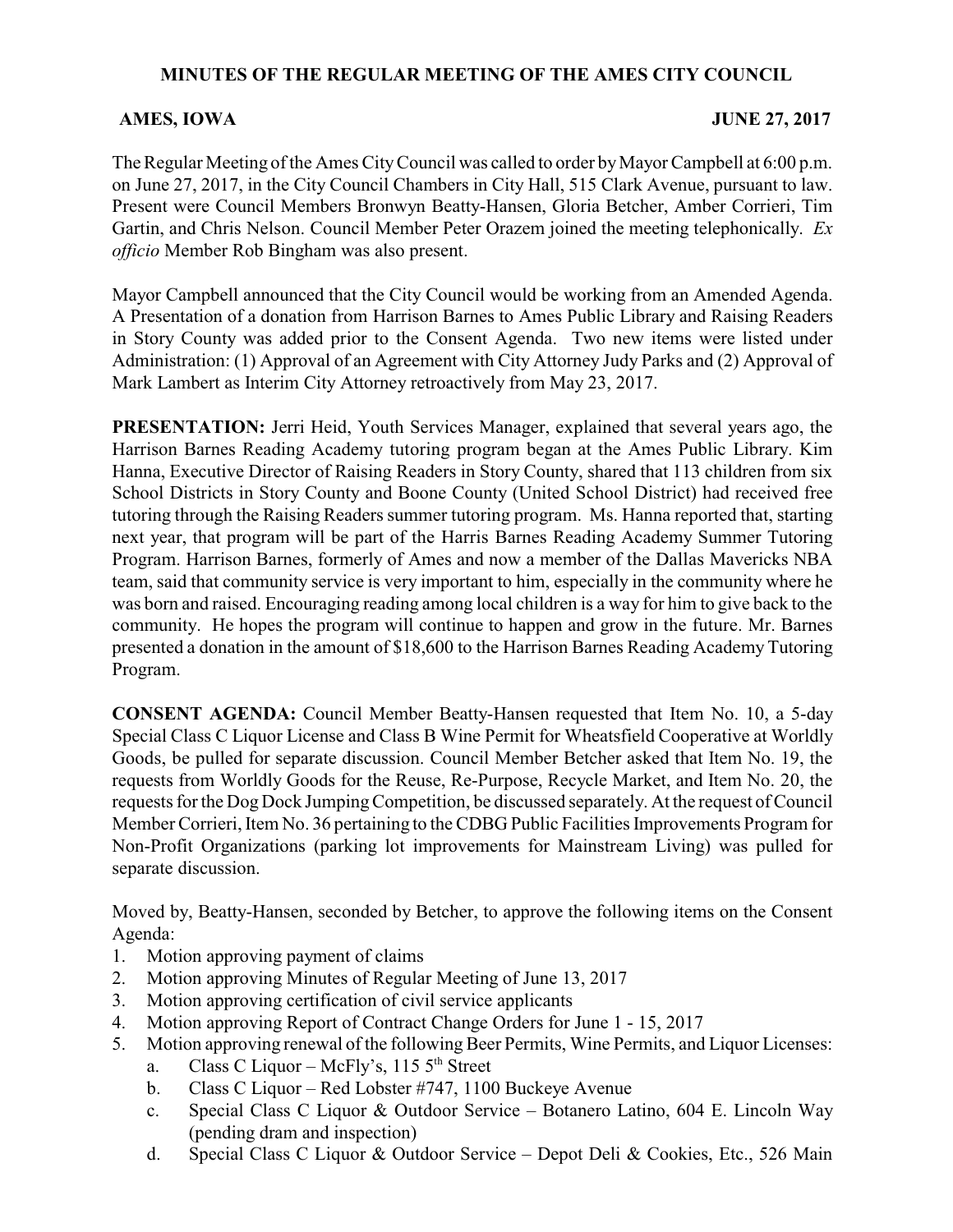Street, Ste. 106

- 6. Motion approving new Class C Liquor License & Catering Privilege for Jethro's BBQ, 1301 Buckeye Avenue
- 7. Motion approving new Class C Liquor License & Outdoor Service for South 17<sup>th</sup> Street Food & Beverage, LLC, 300 S.  $17<sup>th</sup>$  Street (pending dram and final inspection)
- 8. Motion approving 5-day (July 29 August 2) Class C Liquor License for Gateway Market MLK at ISU Alumni Center, 420 Beach Avenue
- 9. Motion approving 5-day (July 1 August 5) Class C Liquor License for Gateway Hotel & Conference Center at Reiman Gardens, 1407 S. University Blvd.
- 10. Motion approving 5-day (August 3 7) Class B Beer Permit for MSCD at Ames Municipal Airport, 2501 Airport Drive (Rain location for Foodies & Brew on August 4)
- 11. Motion approving request from Iowa Sports Foundation for Fireworks Permit for display from ISU Lot G3 at 10:00 p.m. on Friday, July 14 for Iowa Games
- 12. Motion approving request from Young Professionals of Ames for Fireworks Permit for display from ISU Lot G7 at 10:00 p.m. on July 3 with rain date of July 5 at 10:00 p.m. for Independence Day
- 13. RESOLUTION NO. 17-392 approving FY 2017/18 Contracts with Human Services (ASSET)
- 14. RESOLUTION NO. 17-393 approving FY 2017/18 Commission On The Arts (COTA) Fall Special Project Grant contracts
- 15. RESOLUTION NO. 17-394 authorizing continued health insurance benefits to temporary employee at Electric Services
- 16. FY 2017/18 Insurance Renewals:
	- a. RESOLUTIONNO. 17-395 approvingExcess Workers Compensation coverage renewal with Midwest Employers Casualty Company
	- b. RESOLUTION NO. 17-396 approving Municipal and Electric property insurance coverage renewals for 2017/18
	- c. RESOLUTION NO. 17-397 approving renewal of Iowa Communities Assurance Pool (ICAP) membership to procure Casualty and Liability Insurance coverages
- 17. RESOLUTION NO. 17-398 approving renewal Agreement for 2017/18 safety training with Iowa Association of Municipal Utilities (IAMU) in an amount not to exceed \$67,000
- 18. RESOLUTION NO. 17-404 approving preliminary plans and specifications for 2016/17 Downtown Street Pavement Improvements (Sherman Avenue); setting July 19, 2017, as bid due date and July 25, 2017, as date of public hearing
- 19. RESOLUTION NO. 17-405 approving preliminary plans and specifications for WPC Barscreen Replacement Project; setting July 26, 2017, as bid due date and August 8, 2017, as date of public hearing
- 20. Truck Replacement for Public Works Street Division:
	- a. RESOLUTION NO. 17-406 awarding contract to Aspen Equipment Co., Ankeny, Iowa, for base bid upfitting, Option #1 for 10' underbody snow plow, and Option #2 for 14' Material Spreader in the amount of \$214,782
	- b. RESOLUTION NO. 17-407 awarding contract to O'Halloran International of Altoona, Iowa, for purchase of two tandem chassis in the amount of \$194,708
- 21. RESOLUTION NO. 17-408 awarding contract to O'Halloran's International of Altoona, Iowa, for one tandem chassis for the Hook-Lift truck replacement at Resource Recovery in the amount of \$92,888
- 22. RESOLUTION NO. 17-409 awarding contract to RTL Equipment of Grimes, Iowa, for one Man-lift (45') for Electric Services, Power Production, in the amount of \$53,317
- 23. RESOLUTION NO. 17-410 approving Change Order to Boone County Landfill for Resource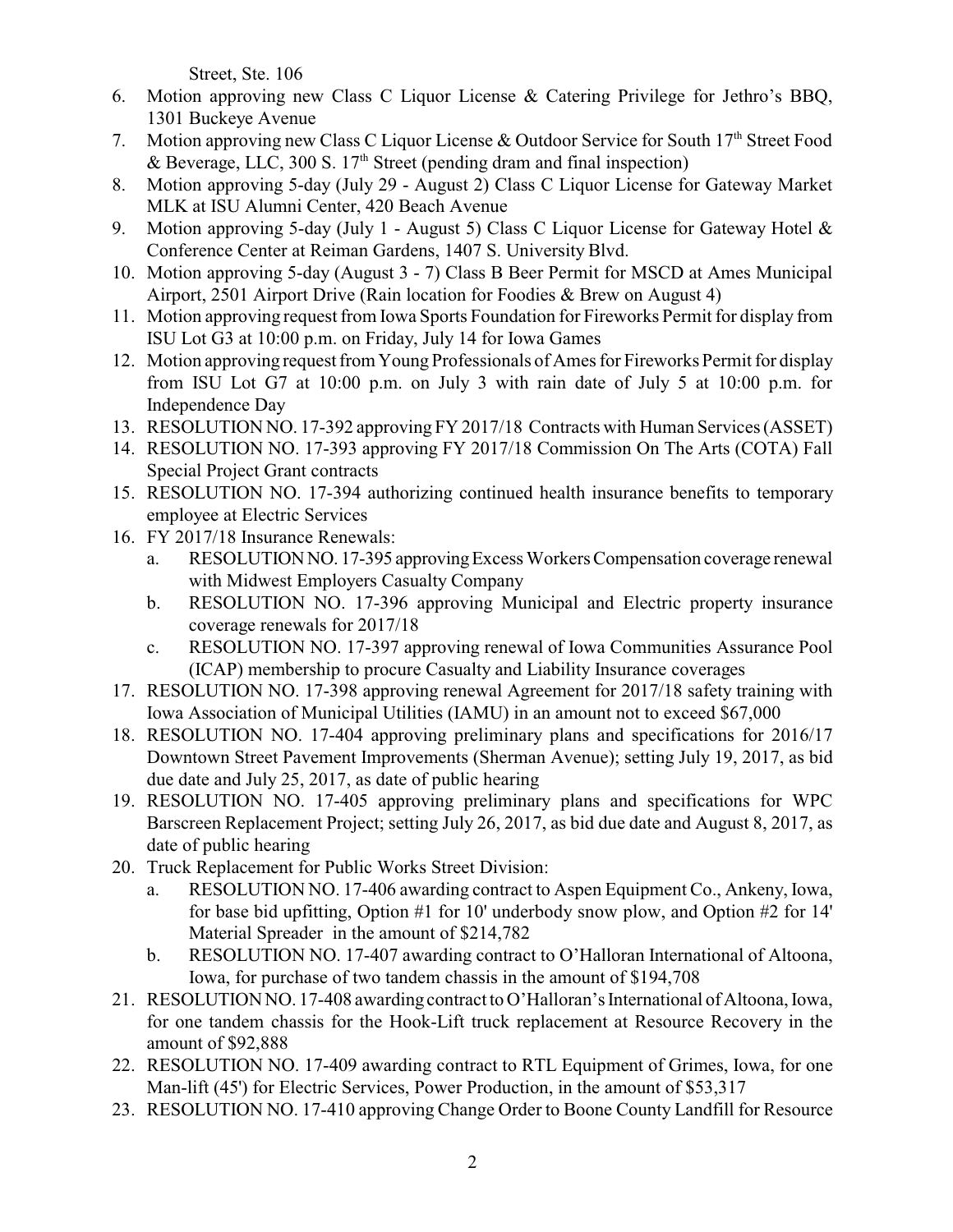Recovery waste disposal operations

- 24. RESOLUTION NO. 17-411 approving Change Order No. 21 with Knutson Construction Services, Inc., for New Water Treatment Plant - Contract 2
- 25. Water Plant Lime Sludge Disposal:
	- a. RESOLUTION NO. 17-412 accepting completion of Year  $4$  (FY 16/17) with Wulfekuhle Injection and Pumping, Inc.
	- b. RESOLUTION NO. 17-413 approving renewal of contract with Wulfekuhle Injection and Pumping, Inc., for Year 5
- 26. RESOLUTION NO. 17-414 approving City's Debt Policy
- 27. Boiler Tube Spray Coating and Related Services and Supplies for Power Plant:
	- a. RESOLUTIONNO. 17-415 approving contract renewal with Integrated Global Services, Inc., of Richmond, Virginia, in an amount not to exceed \$300,000
	- b. RESOLUTION NO. 17-416 approving contract and bond
- 28. Boiler Maintenance Services for Power Plant:
	- a. RESOLUTIONNO. 17-417 approving contract renewal with TEIConstruction Services, Inc., of Duncan, South Carolina, in an amount not to exceed \$210,000
	- b. RESOLUTION NO. 17-418 approving contract and bond
- 29. RESOLUTION NO. 17-419 approving contract and bond for Water Pollution Control Facility Primary Clarifier Blasting/Coating Project
- 30. RESOLUTION NO. 17-420 accepting completion of Squaw Creek Water Main Protection Project
- 31. RESOLUTION NO. 17-421 accepting completion of Replacement of Resource Recovery Concrete Tipping Floor
- 32. 2014/15 Right-of-Way Restoration:
	- a. RESOLUTION NO. 17-422 approving Change Order No. 2
	- b. RESOLUTION NO. 17-423 accepting completion
- 33. RESOLUTION NO. 17-425 accepting completion of Furman Aquatic Center Pool Basin Repainting project
- 34. RESOLUTION NO. 17-426 approving Final Plat for Scenic Valley Subdivision, Third Addition

Roll Call Vote: 6-0. Resolutions/Motions declared adopted/approved unanimously, signed by the Mayor, and hereby made a portion of these Minutes.

**SPECIAL CLASS C LIQUOR LICENSE & CLASS B WINE PERMIT FOR WHEATSFIELDCOOPERATIVEATWORLDLYGOODS:**Council Member Beatty-Hansen explained that she has a conflict of interest on this item. She said that she had pulled it from the Consent Agenda so that she could abstain from the vote.

Moved by Corrieri, seconded by Nelson, to approve a 5-day (July 6 - 10) Special Class C Liquor License & Class B Wine Permit for Wheatsfield Cooperative at Worldly Goods, 223 Main Street. Vote on Motion: 5-0-1. Voting aye: Betcher, Corrieri, Gartin, Nelson, Orazem. Voting nay: None. Abstaining Due to Conflict of Interest: Beatty-Hansen. Motion declared carried.

**REQUESTS FROM WORLDLY GOODS FOR REUSE, RE-PURPOSE, RECYCLE MARKET:** Council Member Betcher said that she had asked item be pulled from the Consent Agenda so that the requesting party could explain the requests.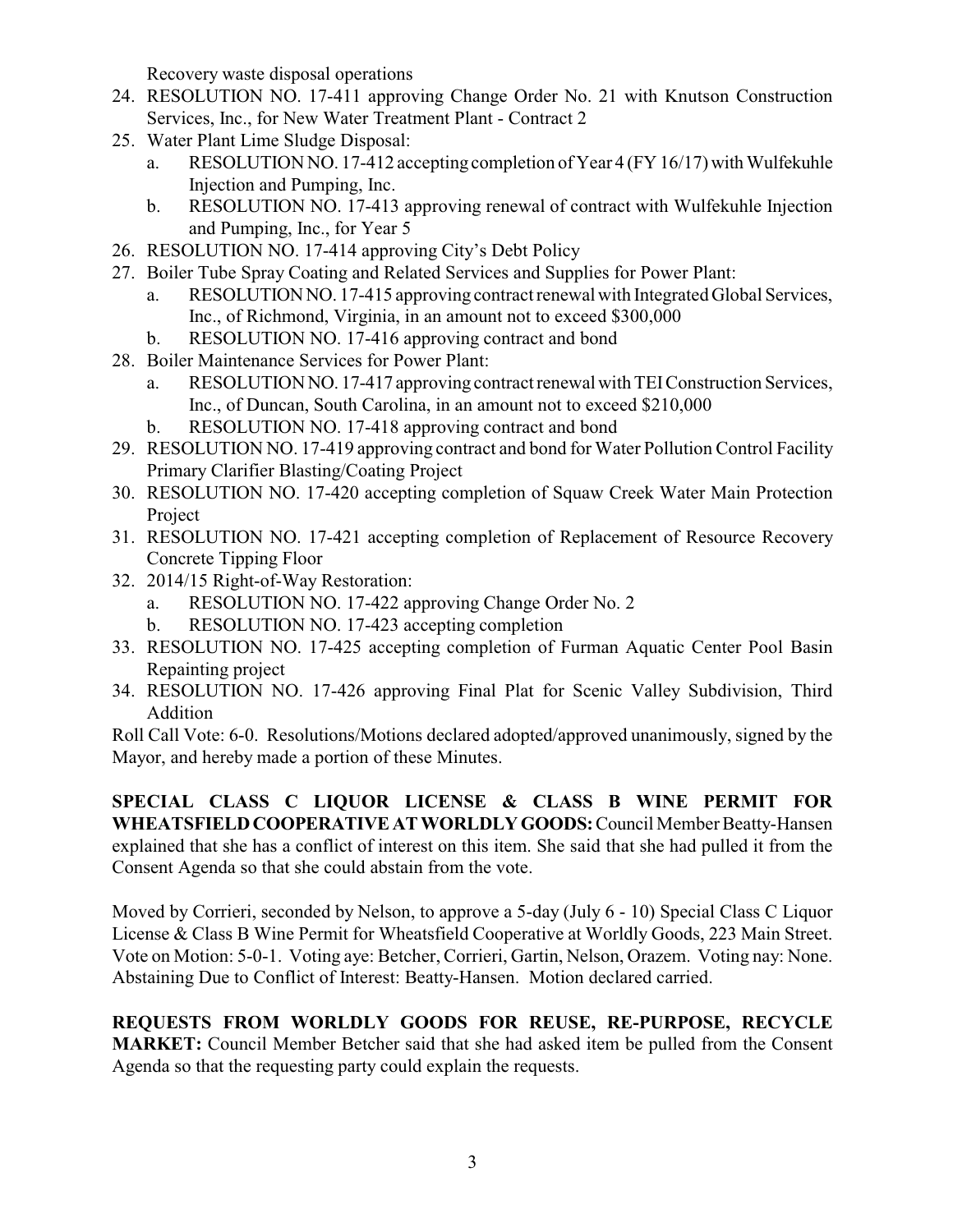Andrea Gronau, Store Manager of Worldly Goods on Main Street, advised that the second-annual event is planned to be held in the 200 Block of Main Street. The event will be held on Sunday. It was noted that London Underground will be applying for a 5-day license for a beer garden. If Council approves, Ms. Gronau said that she will be actively seeking vendors, who will bring their goods to Main Street to sell. At the inquiry of Ms. Betcher, Ms. Gronau said that she had talked to the other Downtown businesses about this event. Ms. Gronau also added that each business was invited to have a free booth if they are interested.

Council Member Gartin expressed his concerns about closing a City street and using City property for private businesses to sell their goods (consigners, craft items, antiques). He questioned how the Council would be able to say no to other private businesses who want to close Main Street for their private use. Ms. Gronau explained that they had received a community grant for this event. The event brings lots of visitors to the Downtown. The atmosphere will be such that there will be family activities. She has invited all businesses to also participate in the event; commerce is being brought to the Downtown on a Sunday. Ms. Gronau believes that the event will bring vibrancy to the Downtown on a Sunday. She is hoping for increased attendance from last year, and estimates that there could be 500 to 1000 people attending. Ms. Gronau added that all the businesses with whom she had spoken were supportive.

Moved by Corrieri, seconded by Betcher, to approve the following requests from Worldly Goods for Reuse, Repurpose, Recycle Market on August 27:

- a. Motion approving blanket Temporary Obstruction Permit and blanket Vending License
- b. RESOLUTION NO. 17-399 approving street closure and suspension of parking enforcement for the 200 block of Main Street from 7:00 a.m. to 6:00 p.m.
- c. RESOLUTION NO. 17-400 approving waiver of fee for usage of electricity

Roll Call Vote: 6-0. Motion/Resolutions declared carried/adopted unanimously, signed by the Mayor, and hereby made a portion of these Minutes.

**REQUESTS FROM MODEL FARMS AND AMES PET RESORT FOR DOG DOCK JUMPING COMPETITION:** Council Member Betcher said she would like to hear more about this event. Sarah LeFever identified herself as being the Business Operations Manager for the Iowa State University Media Group (an affiliate of Iowa State University). Ms. LeFever stated that they have a Creative Services Agency that is part of the Group; it is student-run and professionally managed. She introduced Sam Moeller, who is a Student Project Manager, and said that Mr. Moeller had been approached by Ames Pet Resort to bring this event to Ames. According to Ms. LeFever, Dock Dogs is a national organization that have similar events throughout the United States. Ms. LeFever stated that the MSCD is supportive of this event. They had also talked to businesses that will be impacted, and all were onboard. In addition, the City's Public Works Department had been contacted and approved of the water draining into the City's system.

Sam Moeller, 2921 Wood Street, Ames, explained that he had just graduated from ISU. At the inquiry of Council Member Betcher, Mr. Moeller answered that it is their hope to make this part of the annual  $4<sup>th</sup>$  of July event.

Ms. Betcher asked if they had talked to the businesses about the issue of the possible rust in the water. Mr. Moeller stated that they did talk to Torrent Brewing. According to Mr. Moeller, that is the only company that will be impacted.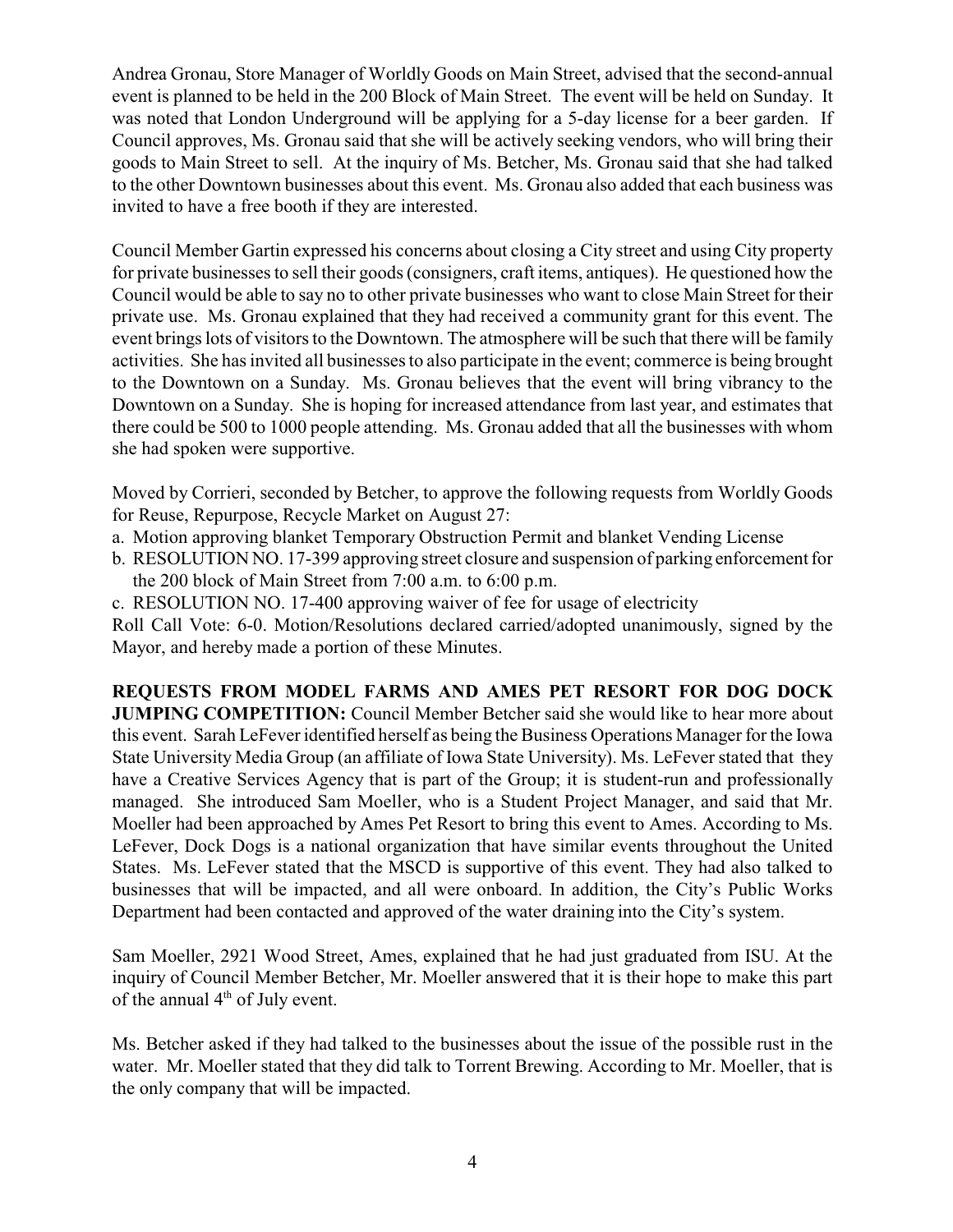Council Member Gartin asked how many dogs would be participating in the event. Mr. Moeller said that Dock Dogs is tracking the registration, so they really don't know. Ms. LeFever commented that they are expecting approximately 5,000 people to be in attendance at the event.

Moved by Betcher, seconded by Corrieri, to approve the following requests from Model Farms and the Ames Pet Resort for a Dog Dock Jumping Competition on July 3-4:

- a. Motion approving blanket Temporary Obstruction Permit for the closed area
- b. RESOLUTION NO. 17-401 approving closure of Burnett Avenue between  $5<sup>th</sup>$  Street and  $6<sup>th</sup>$ Street from 9:00 a.m. Monday, July 3 to 12:00 a.m. Wednesday, July 5
- c. RESOLUTION NO. 17-402 approving closure of 13 metered parking spaces on Burnett Avenue and waiver of fees for July 3
- d. RESOLUTION NO. 17-403 approving waiver of fee for usage of electricity

Roll Call Vote: 6-0. Motion/Resolutions declared carried/adopted unanimously, signed by the Mayor, and hereby made a portion of these Minutes.

# **COMPLETION OF CDBG PUBLIC FACILITIES IMPROVEMENTS PROGRAM FOR NON-PROFIT ORGANIZATIONS (PARKING LOT IMPROVEMENTS FOR MAINSTREAM LIVING):**Council Member Corrieri noted that she had a conflict of interest with this item.

Moved by Gartin, seconded by Beatty-Hansen, to adopt RESOLUTION NO. 17-424 accepting completion of CDBG Public Facilities Improvements Program for Non-Profit Organizations (parking lot improvements for Mainstream Living).

Roll Call Vote: 5-0-1. Voting aye: Beatty-Hansen, Betcher, Gartin, Nelson, Orazem. Voting nay: None. Abstaining Due to Conflict of Interest: Corrieri.

Resolution declared adopted, signed by the Mayor, and hereby made a portion of these Minutes.

**PUBLIC FORUM:** Mayor Campbell opened Public Forum.

George Belitsos 5508 West Lincoln Way, Ames, representing the Iowa Network Against Human Trafficking, introduced Jan Beran, representative of Protecting our Children; Virginia Greisheimer, representative of ACCESS, and Rhett Clayton, Massage Therapist from Ames Racquet & Fitness., Mr. Belitsos requested that the Council ask City staff to draft an ordinance to regulate massage businesses in Ames. A copy of the Johnston Ordinance regulating massage businesses was given to the Mayor and City Council members. It was reported that the Johnston Police Department had already closed two "massage parlors." According to Mr. Belitsos, a portion of the *Iowa Code* was stricken by the Iowa Legislature, which now gives cities more control over massage businesses. At the inquiry of Council Member Gartin, Mr. Belitsos stated that he had discussed this with the Ames Police Department. He gave a summary of two incidents where arrests for prostitution and one arrest for sexual assault had been made in Ames.

No one else requested to speak, and the Mayor closed Public Forum.

**HEARINGON REZONINGPROPERTY AT 398 SOUTH 500TH AVENUE (COLLEGIATE AMES SUBDIVISION) [Continued from June 13, 2017]; and HEARING ON MAJOR SITE DEVELOPMENT PLAN FOR 398 SOUTH 500TH AVENUE(Continued fromJune 13, 2017):** Planning and Housing Director Kelly Diekmann advised that the next three items on the Agenda involve actions that are necessary to help facilitate the development of property in the west part of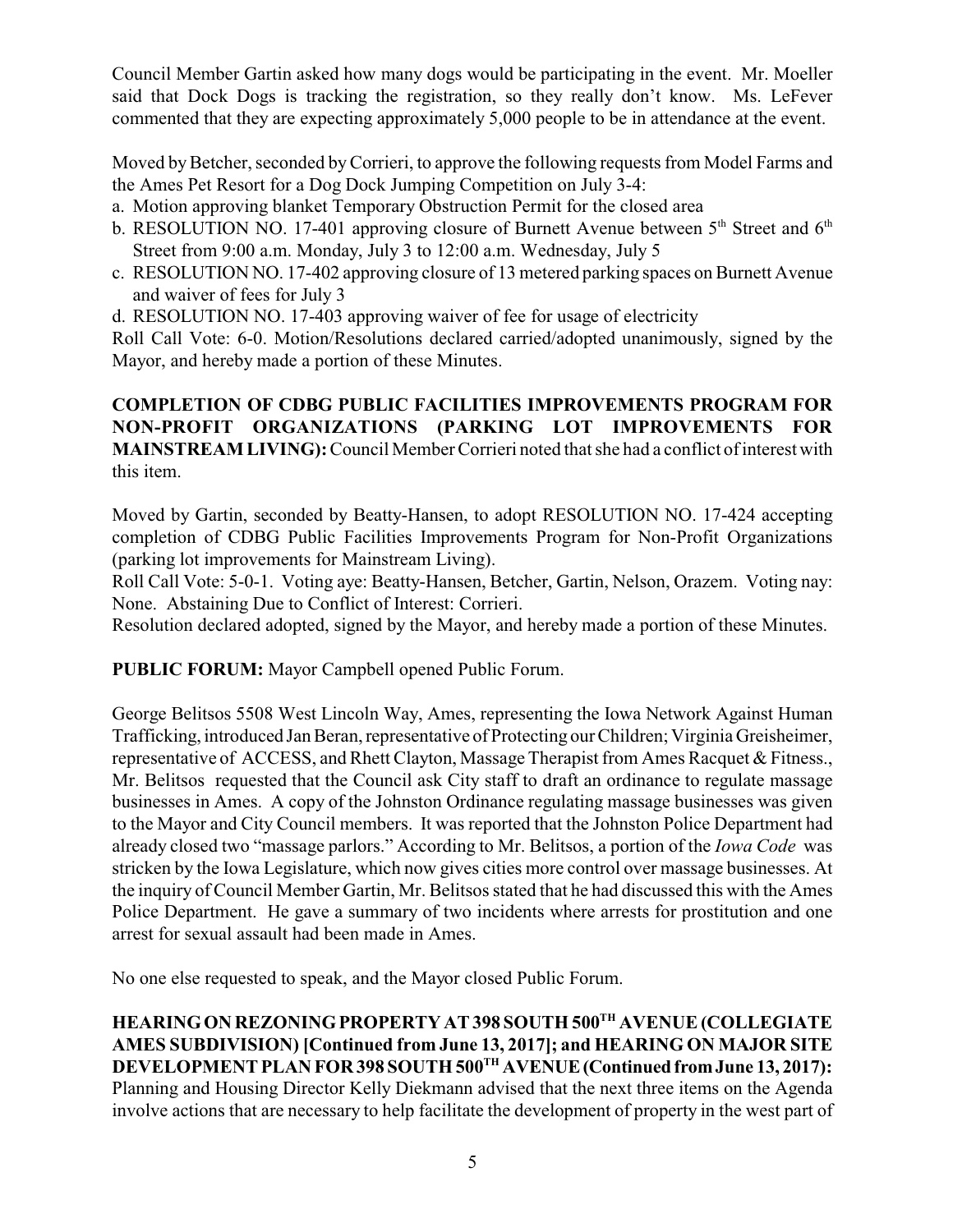Ames. He said that the Trinitas Development is requesting a Floating Planned Residence District (PRD) rezoning and approval of a Major Site Development Plan concurrent with a Preliminary Plat for the property at 398 South 500<sup>th</sup> Avenue. Mr. Diekmann provided the history of the steps that had already occurred, namely, approval of annexation and a Pre-Annexation Development Agreement in March 2017. Keycomponents of the Development Agreement were reviewed byMr. Diekmann. He noted that the Agreement is not binding on the developer if the City does not approve the rezoning to PRD, and ultimately, the Final Plat for the project.

Director Diekmann stated that, due to recent changes in state law, staff was asking for a slight modification to the recommended action for the text amendment that is a companion item for this rezoning, Major Site Development Plan, and Preliminary Plat. Staff is asking that under Condition No. 1b1 that states, "Approval of a text amendment to allow attached dwelling houses in a PRD," the following language be added, "or to modify the building types to two-family homes." By doing so, the proposed text amendment can be approved or disapproved without affecting the property.

Planner Julie Gould advised that the subject site totals 33.57 gross acres with 30.51 acres of net lot area for development purposes. The site will have access from Lincoln Way, South 500<sup>th</sup> Avenue, and Norris Street. The site was annexed into the City on March 7, 2017. The Development Agreement approved in March requires paving of South 500<sup>th</sup> Avenue adjacent to the sites frontage and to the north of Lincoln Way. Lincoln Way will be improved with a turning lane and the extension of a shared use path to Wilder Avenue to the east. Ms. Gould said that approval of a PRD sets a base density standard for the development, but allows for more flexible application of most development standards through approval of the Major Site Development Plan. Approval of PRD zoning and site development plan requires findings of consistency with design principles relating to the housing variety, efficiency of layout, quality of design, open space, and landscaping that in combination exceeds what can be accomplished with standard zoning.

According to Ms. Gould, the proposed project includes three developable lots configured around the creation of a public street (Lawrence Avenue) and the extension of Norris Street from the east to connect to Lawrence Avenue. The layout also includes a large central storm water detention pond and storm water management features for outlet to the east that then becomes College Creek. The storm water plan includes extensive changes to the drainage ways on the site and adjacent to the site including changes to Drainage District facilities; those improvements require additional approvals by affected agencies. The proposed lots all have frontage on a public street. Lawrence and Norris Streets will meet local street improvement requirements.

Ms. Gould said that, although CyRide does not provide service to the project site and has no plans to at this time, CyRide has requested the strengthening of the public streets for potential future bus service; the internal local streets of The Collegiate would have to be strengthened to support a bus. A condition on approval of the rezoning has been recommended by staff that part of Lawrence be strengthened to allow for future bus service as well as to the south end of Fitzgerald and Lawrence. Staff has discussed this option with the developer and they support this requirement. All required parking is located on the private streets since the residences are not on individual lots with individual off-street parking. The initial factor for the layout of the site is use of public streets versus private streets.

The Council was told by Ms. Gould that the project includes 240 housing units with a total of 860 bedrooms. The required parking consists of 884 spaces for 24 individual one-bedroom dwelling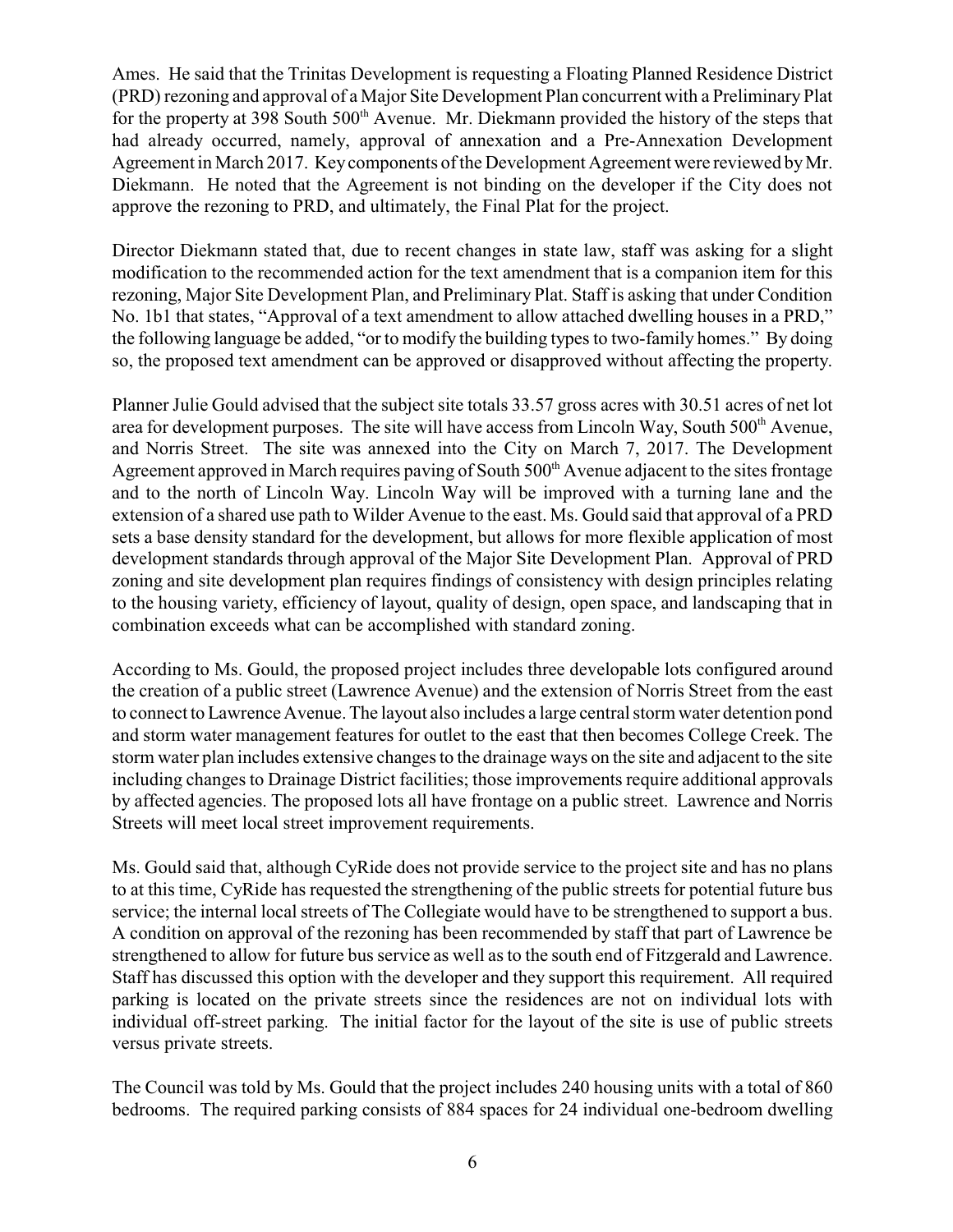units and 216 dwelling houses at a rate of one space per bedroom. All parking is on private street facilities and does not rely upon parking along public streets. The applicant contends that this proposed development is promoting a housing option that isn't currently available in Ames. They are proposing a cottage-type development with two-family attached residential units. These residential units range from one to five bedrooms. In order to provide five bedrooms in a unit in an attached residential structure that can be rented consistent with City standards, a text amendment will be required. Ms. Gould advised that the applicant has made separate application to request a text amendment to the PRD zoning district to allow attached dwelling houses.

According to Ms. Gould, the Commission recommended that the CityCouncil approve the requests with several conditions. She noted that, since the Planning and Zoning Commission review, the applicant has continued to work on the storm water management plan and improvements plan, for the site. Options for Council action on the requested rezoning and Preliminary Plat were explained by Ms. Gould.

Council Member Betcher noted that the Council Action Form, on Page 12, states that, "The developer proposes to use the existing vegetation and fencing to screen this development from adjacent properties, to the east and to the south. Additionally, the developer will utilize existing landscaping and fencing abutting the commercial property for screening. Most of the existing vegetation and fencing exists on the adjacent property and not on this site." She asked how the City can be assured that there will be continued buffering between this site and the commercial property next door if the existing vegetation and fencing are not on the subject site. Director Diekmann said that staff has placed that requirement in the conditions.

Council Member Gartin expressed his concern about the private streets. He asked if the Fire Department staff would be comfortable with the width of the streets in terms of getting a fire truck in and out of the Subdivision. Director Diekmann said that structurally, the roads would not be built to City standards. They do, however, have to be constructed so that they can carry the weight of a fire truck. The right-of-way width is not as wide as a City right-of-way, and the biggest difference is that the parking is 90-degree parking. Mr. Gartin said he wanted to think 50 years down the road and would the City be willing to take on maintenance of the street if asked to do so by a future owner. Mr. Diekmann said he did not believe so because the roads are not going to be built to City standards.

Mr. Gartin also inquired as to how students living within the Subdivision would get to Campus. Director Diekmann reiterated that CyRide does not run a bus to the area; its closest stop is about a half mile from the site. The developer has stated that they might run a shuttle, which was discouraged by CyRide, since it does not want private shuttle systems operating in the City. For that reason, staff did not make that recommendation. At some point in the future, if CyRide agrees to service this development, the developer would have to improve the streets to allow for that. The developer has already agreed to strengthen certain streets to accommodate buses should that be a possibility in the future. It was also asked by Mr. Gartin if there had been any discussions with Iowa State University (ISU) about the usage of shuttles. Mr. Diekmann replied that ISU had been working through a policy for private drop-off and shuttle systems; however, it appears that they won't be allowed to operate on Campus.

Council Member Betcher questioned the request for a waiver of the 360.5 feet of sidewalk. It appeared to her that the plan would be creating a gap where people on the south side of Norris have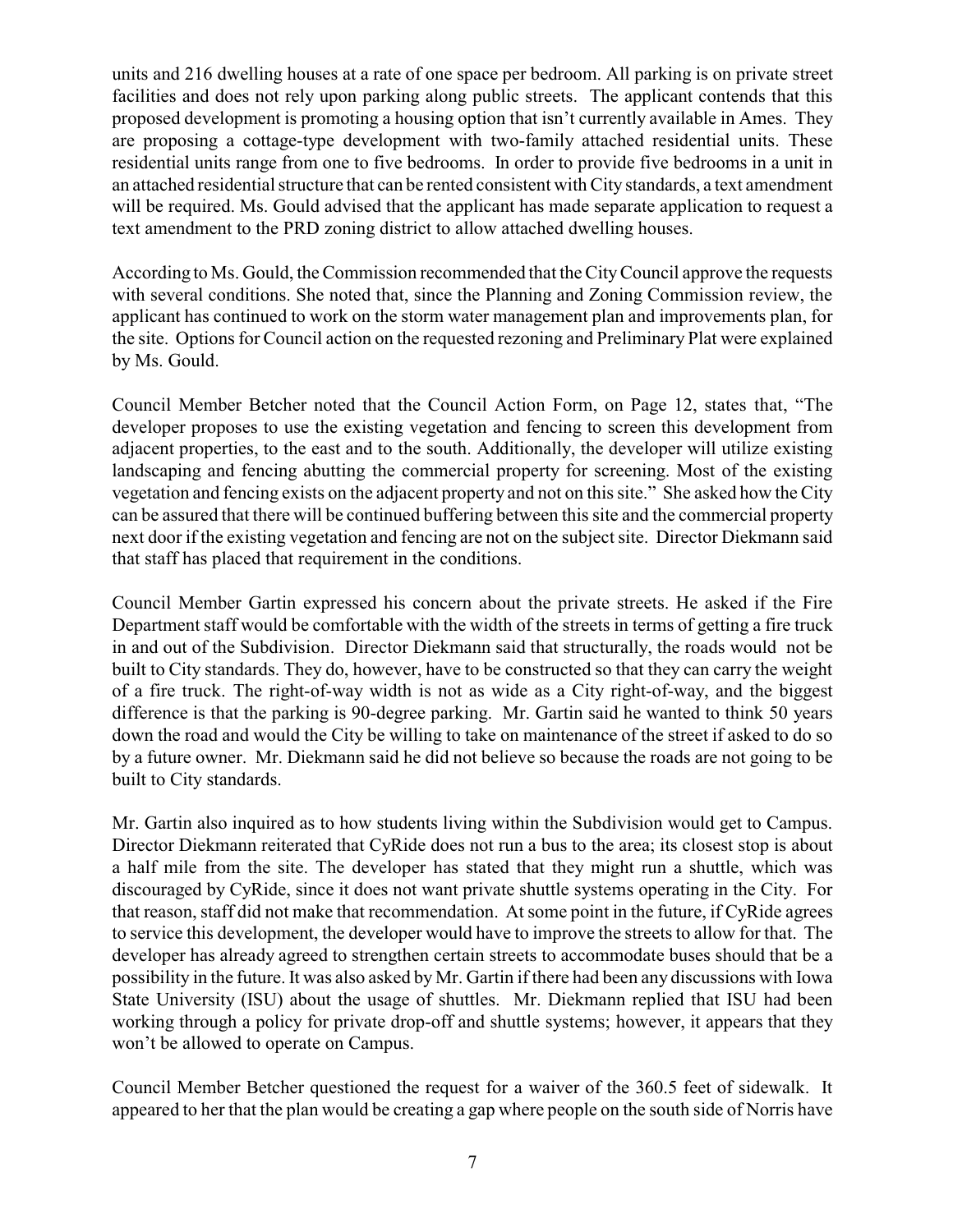to cross Lawrence to get to the shared-use path and then they have to cross it again, and eventually they have to cross Lincoln Way to get to the trail system. She does not feel that a waiver is a good idea. Director Diekmann noted that the developer is asking for the waiver because they believe that the sidewalk would be installed when the adjacent parcel is developed.

The Mayor noted that the public hearing on this item had been continued from June 13, 2017, to this meeting. She asked if there was anyone wishing to come forward to speak.

Travis Vencel, representing Trinitas, gave a presentation on its request to rezone this site and accompanying requests for approval of a Major Site Development Plan and Preliminary Plat. According to Mr. Vencel, the University's student population has grown by 44% and the City has grown 18% over the last ten years. Housing has not kept pace with growth since 2008, resulting in high prices for housing and high occupancy. He commented that Trinitas wants to bring its product to Ames; it is a product that Ames currently doesn't have. Trinitas brings a bed/bath parity and a full list of amenities. Mr. Vencel showed pictures of the housing concept. The developer described its buffering (landscaping and vegetation) recommendation. Mr. Vencel also explained the request for a waiver of approximately 361 feet of sidewalk. It is believed that, at some point in time, the adjacent parcel will develop, and at that time, it would be appropriate to require a sidewalk. Mr. Vencel also stated that the developer has agreed with the conditions recommended by staff.

Marilyn Clem, 3306 Morningside, Ames, asked where the water was going to go. She said that this area is a greenbelt area and is pretty swampy. They are proposing some detention ponds, but they would be covering over a lot of land with this development. Ms. Clem advised that her property is on the low end of College Creek, and College Creek has been coming up in her yard more and more every year. College Creek starts at the area where this project is proposed to be developed. She believes that the culvert on State Street needs to have an overflow pipe or two to accommodate for the increasing non-saturation of land. Ms. Clem added that the culvert is, however, on state property.

Catherine Scott, 1510 Roosevelt Avenue, Ames, expressed that she is against this project for the same reason that she was against the Breckenridge project: She doesn't feel that this project can be re-purposed at some point in the future for anything except student-housing. Ms. Scott said she doesn't think the concept is appropriate for the area. She thinks that part of town needs more singlefamily housing.

At the inquiry of Council Member Gartin, Director Diekmann explained the surface water storage plan. Public Works has verified that it meets water quality and quantity control performance requirements.

Council Member Corrieri asked Mr. Diekmann to comment on what else by way of apartments is coming on line. Director Diekmann replied that, since 2014, the City has added an average of 1,050 bedrooms/year. Next year, there could be up to 1,600 beds coming on the market based on the rezonings that have already been approved. He noted that Brick Town is in phases, so all of that would not come on in one year; without Brick Town, it would be approximately 1,000 bedrooms.

Council Member Gartin shared that he was excited about this project and what it means to affordable housing. He noted that at its last meeting, the Council approved an affordable housing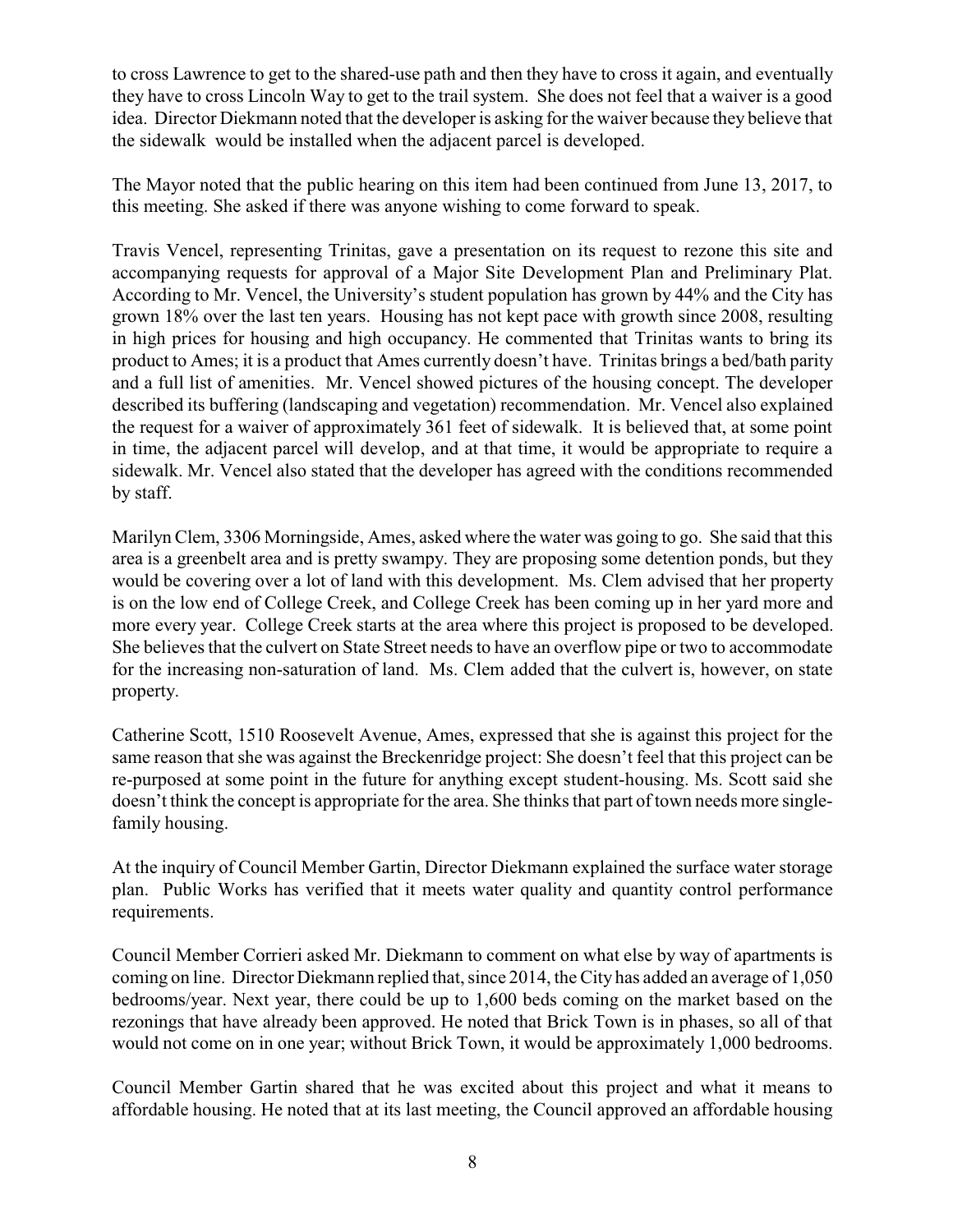project at a cost to the City of approximately \$70,000/unit for 29 units. Mr. Gartin sees the Trinitas development as is an opportunity to inject a large number of rental properties into the market to put pressure on rental prices. He thinks that that would do a lot to improve the quality of the rental housing stock in Ames; there are many units that are in very bad shape.

Council Member Beatty-Hansen commented that she doesn't see it as such a benefit. She expects to see rents lowering now with the current stock of rentals. In addition, she doesn't believe the location on the edge of town is the right place to put student housing, especially since Cy-Ride will not be able to service the area. Ms. Beatty-Hansen expressed her concerns about the need for improved bicycle/pedestrian infrastructure on Lincoln Way, fire response, increased traffic since CyRide will not go out to the site, and the increased pressure on parking in Campustown.

Mr. Gartin stated that he has a real concern about the number of people who are having to live in other communities who would like to live in Ames. He noted that there aren't infill concerns with this site, so there aren't the neighborhood concerns about the project as there were with Breckenridge.

Council Member Betcher shared that she had voted for annexing the site; however, she is not convinced that Ames needs 860 more beds. She is pleased that the property has been annexed, but isn't sure this is the right project for the site. Ms. Betcher commented that it appears to her that the City is getting ahead of the student housing.

Council Member Gartin again expressed his concern about the number of people who have to commute into Ames for employment; one-third of the people who work in Ames don't live in Ames. He added that this project would have the potential for increased occupancy.

Ms. Beatty-Hansen said that if the proposal in question is not approved, it doesn't mean that the site won't be developed.

Council Member Orazem pointed out that increased pressure on rental prices will result in fewer properties being converted to rentals. He believes it would also result in some rentals being converted back to single-family residences.

Ms. Betcher noted that parents are still buying affordable single-family housing for their students to live in. She said that she is very concerned about the number of people who will be using cars and where those cars will be parked.

Moved by Nelson, seconded by Orazem, to pass on first reading an ordinance rezoning property at 398 South 500<sup>th</sup> Avenue (Collegiate Ames Subdivision) from Agricultural (A) to Planned Residence District (F-PRD).

Roll Call Vote: 3-3. Voting aye: Gartin, Nelson, Orazem. Voting nay: Beatty-Hansen, Betcher, Corrieri. Motion failed.

Mayor Campbell stated that the requests for approval of a Major Site Development Plan and Preliminary Plat were now moot.

## **HEARING ON PROPOSED ZONING TEXT AMENDMENT TO ALLOW DWELLING HOUSES IN PLANNED RESIDENCE DISTRICTS (Continued from June 13, 2017):** The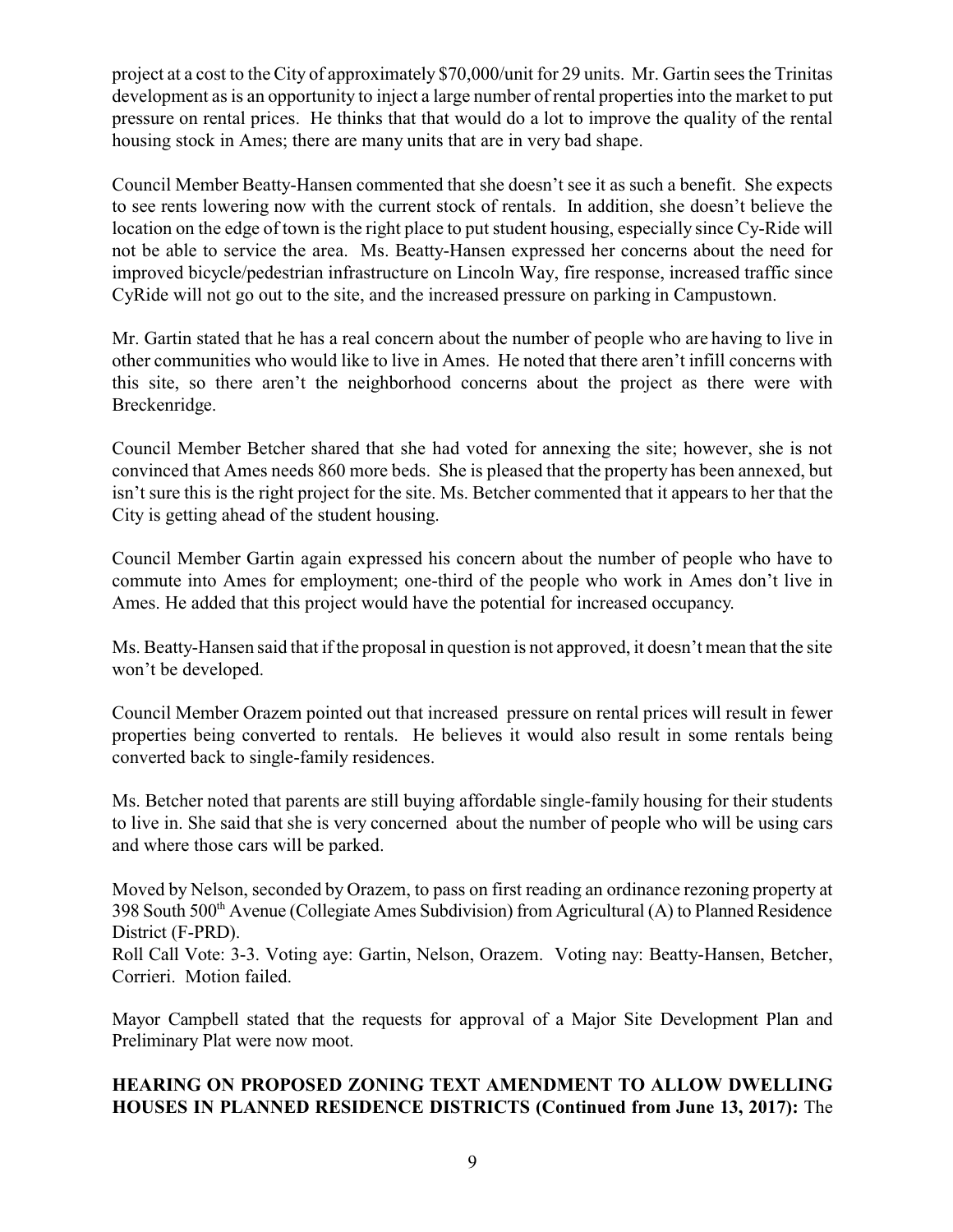hearing was opened by Mayor Campbell. No one came forward to speak, and the hearing was closed.

Moved by Betcher, seconded by Beatty-Hansen, to decline to adopt the proposed zoning text amendments.

Roll Call Vote: 3-3. Voting aye: Beatty-Hansen, Betcher, Corrieri. Voting nay: Gartin, Nelson, Orazem. Motion declared approved.

**SAFE COMMUNITY RESOLUTION:** Jan Flora, 1902 George Allen Avenue, Ames, said that he was a member of Ames United Church of Christ, which is a member of AMOS. Mr. Flora explained that he was speaking on behalf of AMOS in place of Rick Exner, who was unable to be present at this meeting. Mr. Flora provided the background to explain why the Safe Community Resolution was being proposed. According to Mr. Flora, AMOS believes that the Resolution presents a positive image towards immigrants and promotes good community policing. It is recommended that the Resolution be adopted by the City Council "without being watered-down."

Cheryl Binzen, 707 Burnett Avenue, Ames, spoke in favor of the Resolution that was proposed by the Ames Human Relations Commission. She noted that the word *reaffirming* is a keyword. It is believed that the Ames Police Department do its job; the value of the Resolution is that it is a very clear statement that Ames police force is intended to do, which is deal with public safety.

Council Member Orazem asked if there was any documentation of specific incidents where the Ames Police Department violated the rights of non-citizens in the City of Ames. Ms. Binzen said that was not the intent at all. It is a reaffirmation of what Ames Police is already doing.

Mr. Orazem said he was trying to find out what the nature of the problem is. Ms. Binzen said that the context is that fear has been created by some of the political rhetoric - primarily at the federal level - that affected a large group of people who are living in fear of what might happen. The Resolution is to mitigate that fear. Council Member Orazem stated his belief that the proposed Resolution deals primarilywith the actions of the Ames police. Ms. Binzen said that the Resolution addresses the problems of people being fearful. It reaffirms that the function of the Ames Police Department is to deal with public safety.

Council Member Orazem stated that many people who work for the City of Ames provide services to residents in the City. He sees the Resolution in question as singling out the police, and he believes that is unfair. Council Member Beatty-Hansen said she sees this as a small step that can be done right now because it is basically reaffirming what is currently being done.

Mr. Orazem noted that police officers, when sworn in, agree to a condition of employment to uphold the Constitution of the United States and the laws of the state of Iowa; that guarantees the rights of immigrants. If they violate that, their employment will be terminated. No other employees have to make that statement. Mr. Orazem reiterated that he does not like that the police are being singled-out in the Resolution. He feels strongly that the Police should be commended, not singled out for the work that they do. Mr. Orazem stated that he had written an alternative proposal, which is a little broader. Council Member Orazem read his proposed Resolution.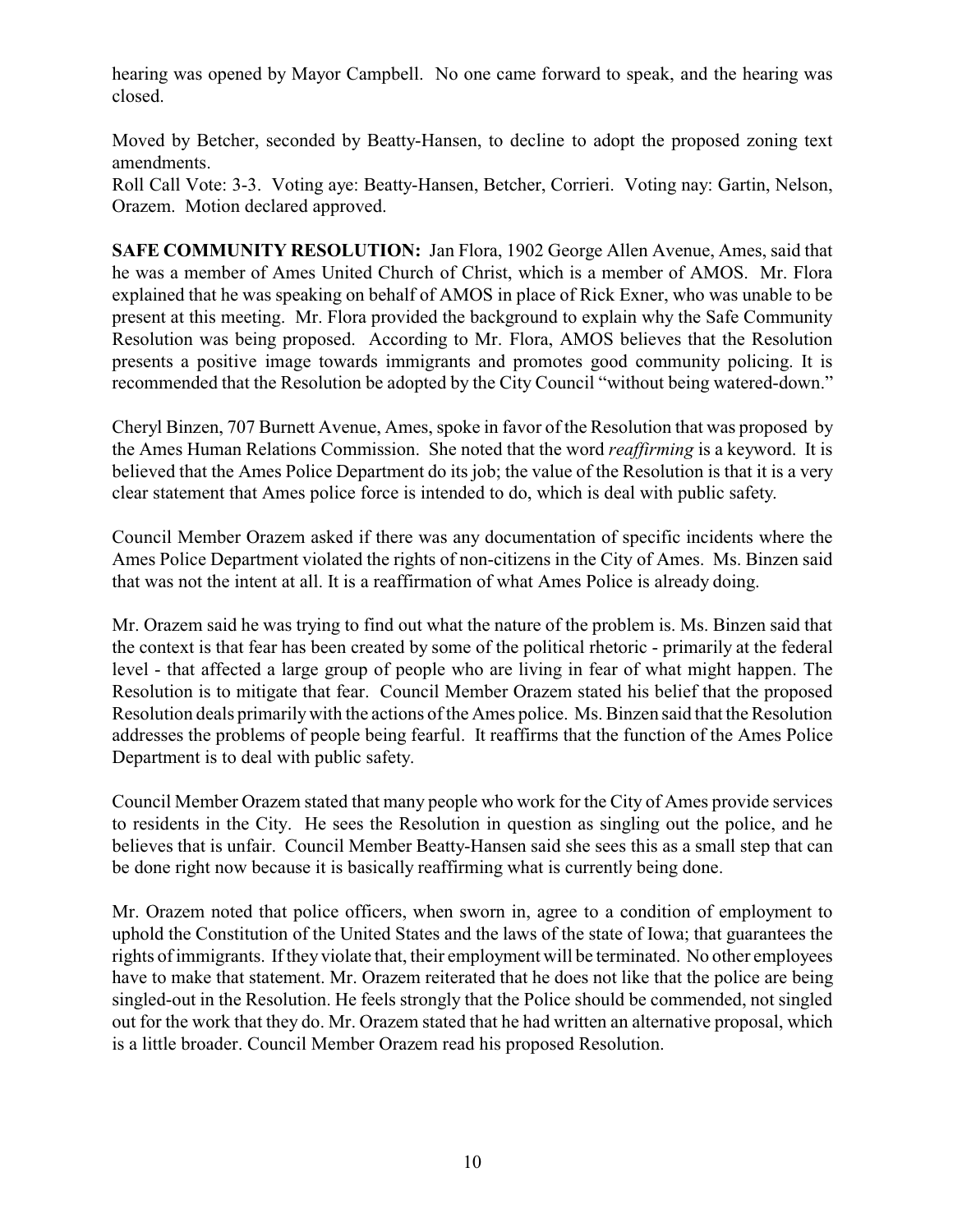Council Member Beatty-Hansen commented that she agreed with everything that Council Member Orazem had said in his proposed Resolution; however, she did not see the original Resolution as being critical of the Police.

Council Member Corrieri stated her opinion that the Resolution in no way undermines the work of the Police.

Moved by Beatty-Hansen, seconded by Corrieri, to adopt the Resolution as proposed by the Ames Human Relations Commission (AHRC).

Council Member Orazem pointed out that the Resolution proposed by the Human Relations Commission is not motivated by what is being done in Ames. He noted that the Resolution was written by the Iowa CityCouncil; it was not prepared by the AHRC. Mr. Orazem again commented that he believed that the proposed Resolution was federally politically motivated.

Council Member Gartin said that the Resolution also specifically addresses domestic violence. Council Member Orazem contended that he did not believe that there had been any case of domestic violence pertaining to this Resolution. Mr. Gartin emphasized that the last thing he wanted this to be about was sanctuary cities and noted his personal disagreement with the recent actions taken by Story County Sheriff Fitzgerald.

Roll Call Vote: 5-1. Voting aye: Beatty-Hansen, Betcher, Corrieri, Gartin, Nelson. Voting nay: Orazem. Resolution declared adopted, signed by the Mayor, and hereby made a portion of these Minutes.

**CITY'S PARTICIPATION IN ACCOUNTABLE CARE ORGANIZATION:** Andrea Cardenas, CityHealth Promotion Coordinator, stated that, over the past two calendar years, the City has participated in an Accountable Care Organization (ACO) pilot program with Wellmark, the City's health plan administrator. The program is for those receiving health insurance benefits through the City of Ames as employees, retirees, spouses, and dependents. Ms. Cardenas explained that an ACO is a local health care provider that is held accountable for the quality and cost of the care it delivers. It is focused on improving the health care experience and slowing the rate in health care cost increases. The ACO arrangements were created to keep healthy people well and improve outcomes for people when they need care. An ACO is not an insurance product or benefits; it is an agreement between providers and payers to incentivize value-based healthcare. Incentives are paid to providers when quality targets are met or improved above the target. Each ACO must also meet Wellmark's trend and Consumer Price Index cost targets in order to receive incentives. If an ACO does not meet its targets, it pays back losses to the company or employer that pays the claim. The ACO model is expanding across the country, and Wellmark has now adopted the Iowa ACO network as part of a larger national initiative called Blue Distinction Total Care. Currently, 13 ACOs in the state of Iowa have agreements with Wellmark. The City of Ames health plan participants are patients at four of those ACOs: McFarland Clinic, Mercy Des Moines, The Iowa Clinic, and Heartland. By far the largest portion of City insurance members are patients at McFarland Clinic. While it is not possible to attribute all healthcare costs or savings to McFarland participating as an ACO, the City experienced only a 3.2% cost increase since January 2015, as compared to Wellmark's network average of 10.4% from January 2015 to September 2016.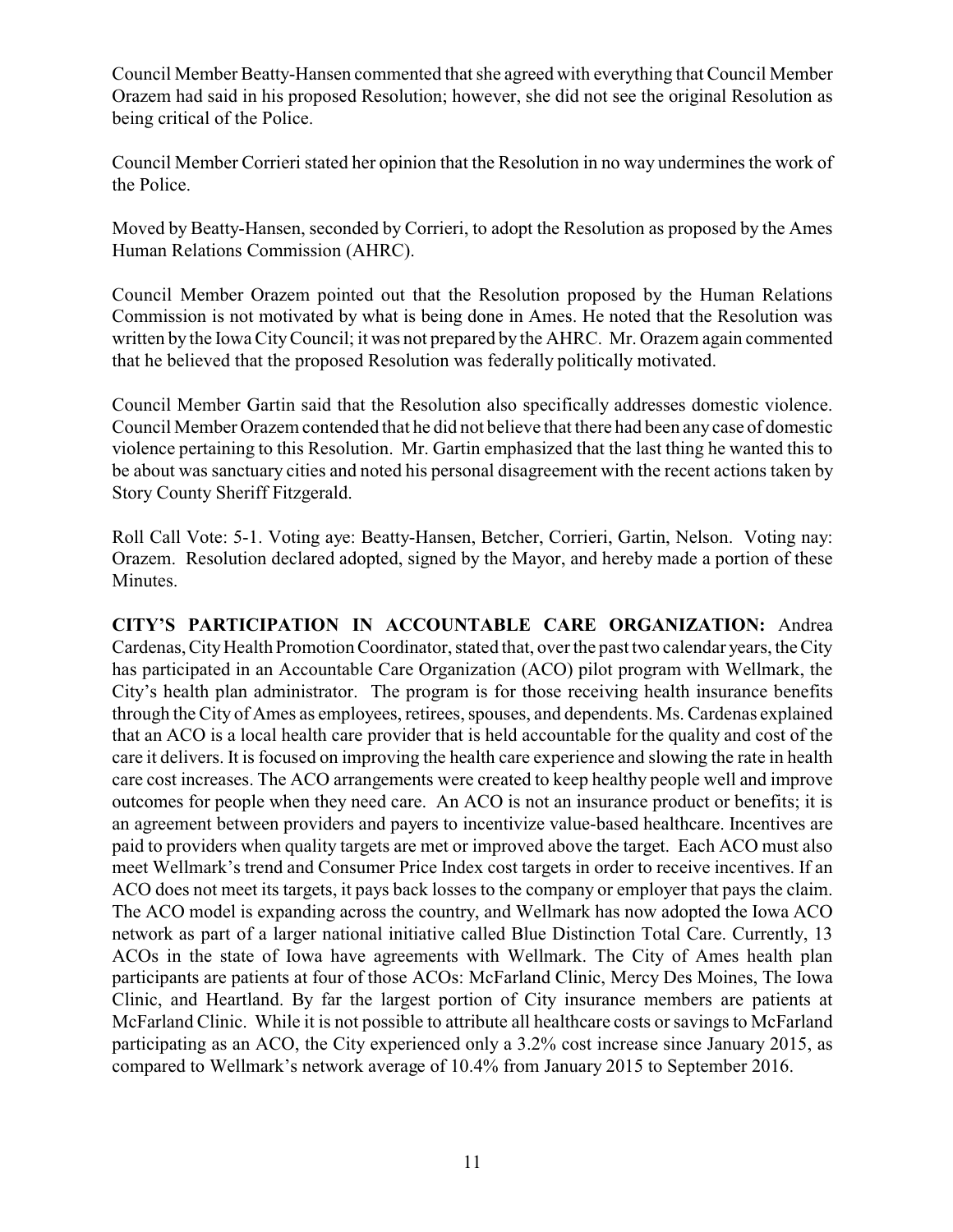Ms. Cardenas reviewed the risks of participating and not participating. Cost estimates received from Wellmark for the coming plan year were noted. Using those totals, the City could owe the ACO anywhere from \$262,800 to \$342,000 based on the estimated savings yielded from the cost containment efforts for the total ACO operations. However, it is still possible under this arrangement that, although the ACO in total proved to meet the savings threshold in its total business, the City of Ames' claims experience might result in increased costs to the City. Therefore, in addition to the payments for healthcare claims, the City would still have to make a substantial payment to the ACO because of the "savings" generated for the total system. With no cap on the amount the City would owe the ACO for savings, entering into this arrangement will subject us to substantial financial risk. Rather than reject the concept at this time, the staff intends to hire a third-party expert to review the City's historical healthcare data and offer a recommendation as to whether participation in the ACO is an acceptable risk that should be assumed by the City.

Moved by Beatty-Hansen, seconded by Gartin, to decline to participate in the 2017 Blue Distinction Total Care program from July 1, 2017, to June 30, 2018, and direct that the City continue to evaluate that approach and reconsider whether to adopt it in 2018-19. Vote on Motion: 6-0. Motion declared carried unanimously.

**SALARY FOR CITY MANAGER FOR 2017/18:** Council Member Betcher explained that she and Council Member Gartin had been named by the Mayor to evaluate the two Council appointees. In FY 2016-17, the City Manager performed well in all areas of his job. The survey of the City Council and Mayor, administered in mid-February, provided a snapshot of Mayor/Council feedback and assessment of 13 points of the City Manager's job at that time. The City Manager performed "Acceptable" or "VeryGood" work in all 13 areas, receiving a 100% rating of "VeryGood" on five questions. Ms. Betcher continued by saying that Council Members believed that the City is a wellrun civic machine and that Steve does a great job of balancing the varied opinions and priorities of all Council Members. The City Manager's work continues to be excellent.

According to Council Member Betcher, although the long-standing excellent work of CityManager Schainker merits a payincrease of \$6,055.52, which the Council would like to recommend, the City Manager will accept no greater increment than the rest of the staff has received. Therefore, the recommendation was as follows:

| Base Pay:              | \$207,401.63 (an increase of \$5,550.90) |
|------------------------|------------------------------------------|
| Deferred Compensation: | \$34,076.09 (an increase of \$912.02)    |
| Vehicle Allowance:     | $$6,000.00$ (no change)                  |

Moved by Betcher, seconded by Corrieri, to approve that recommendation for the City Manager's salary for 2017/18.

Roll Call Vote: 6-0. Motion declared carried unanimously.

**AGREEMENT WITH CITY ATTORNEY JUDY PARKS:** Moved by Betcher, seconded by Corrieri, to adopt RESOLUTION NO. 17-428 approving the Agreement confirming the separation of City Attorney Judy Parks from City employment.

Roll Call Vote: 6-0. Resolution declared adopted unanimously, signed by the Mayor, and hereby made a portion of these Minutes.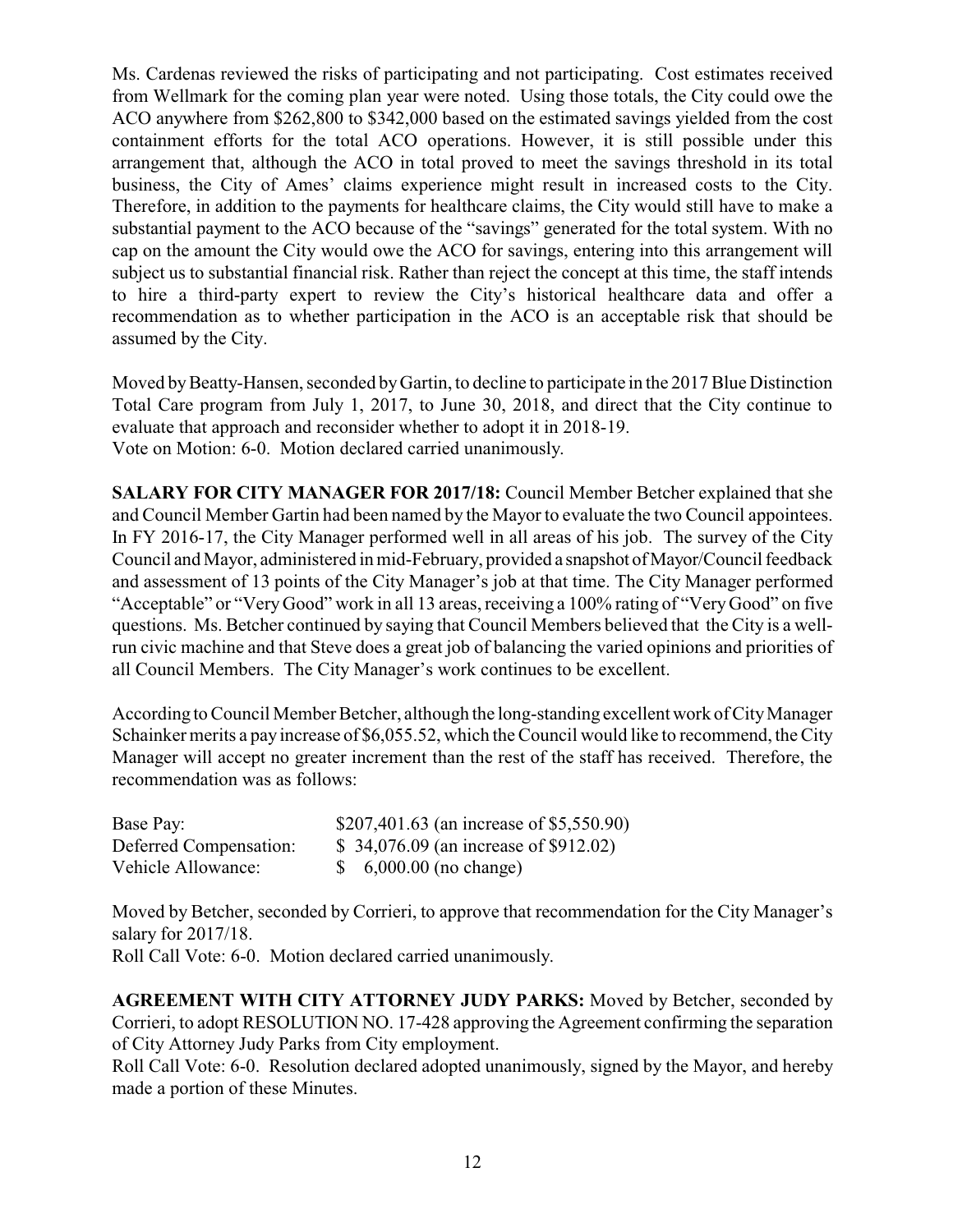**NAMING INTERIM CITY ATTORNEY:** Moved by Corrieri, seconded by Betcher, to adopt RESOLUTION NO. 17-429 naming Mark Lambert as the Interim City Attorney at a salary of \$101,650 retroactively from May 23, 2017.

Roll Call Vote: 6-0. Resolution declared adopted unanimously, signed by the Mayor, and hereby made a portion of these Minutes.

Moved by Corrieri, seconded by Betcher, to direct that staff provide a job description and various alternatives for overseeing the position to the City Council for consideration. Vote on Motion: 6-0. Motion declared carried unanimously.

**ORDINANCETOALLOWSIGNAGEONRESIDENTIALHIGH-DENSITYPROPERTIES WITH MIXED USES:** Moved by Gartin, seconded by Corrieri, to pass on second reading an ordinance to allow signage on RH properties with mixed uses.

Roll Call Vote: 6-0. Motion declared carried unanimously.

**ORDINANCE PROHIBITING PARKING ON PORTIONS OF 24TH STREET AND BROADMOOR AVENUE:** Moved by Corrieri, seconded by Betcher, to pass on second reading an ordinance prohibiting parking on portions of  $24<sup>th</sup>$  Street and Broadmoor Avenue. Roll Call Vote: 6-0. Motion declared carried unanimously.

**ORDINANCE MAKING ZONING TEXT AMENDMENTS TO ADD DEFINITIONS OF "PRE-EXISTING" AND "TWO-FAMILY DWELLING, IF PRE-EXISTING:"** Moved by Gartin, seconded by Nelson, to pass on third reading an adopt ORDINANCE NO. 4311 adding definitions of "pre-existing" and "two-family dwelling, if pre-existing to the Zoning Ordinance. Roll Call Vote: 6-0. Ordinance declared adopted unanimously, signed by the Mayor, and hereby made a portion of these Minutes.

**ORDINANCEREVISINGSITELANDSCAPEREQUIREMENTS FOR ALL USES:** Moved by Betcher, seconded by Corrieri, to pass on third reading and adopt ORDINANCE NO. 4312 revising site landscape requirements for all uses.

Roll Call Vote: 6-0. Ordinance declared adopted unanimously, signed by the Mayor, and hereby made a portion of these Minutes.

**STORM WATER UTILITY RATES ORDINANCE:** Moved by Betcher, seconded by Corrieri, to pass on third reading and adopt ORDINANCE NO. 4313 reading the Storm Water Utility Rates Ordinance.

Roll Call Vote: 6-0. Ordinance declared adopted unanimously, signed by the Mayor, and hereby made a portion of these Minutes.

**ELECTRIC RATE ORDINANCE:** Moved by Corrieri, seconded by Betcher, to pass on third reading and adopt the ELECTRIC RATE ORDINANCE NO. 4314.

Roll Call Vote: 6-0. Ordinance declared adopted unanimously, signed by the Mayor, and hereby made a portion of these Minutes.

**FIREWORKS ORDINANCE:** Moved by Betcher, seconded by Nelson, to pass on third reading and adopt the Fireworks ORDINANCE NO. 4315 under *Municipal Code* Chapter 17.6. Roll Call Vote: 6-0. Ordinance declared adopted unanimously, signed by the Mayor, and hereby made a portion of these Minutes.